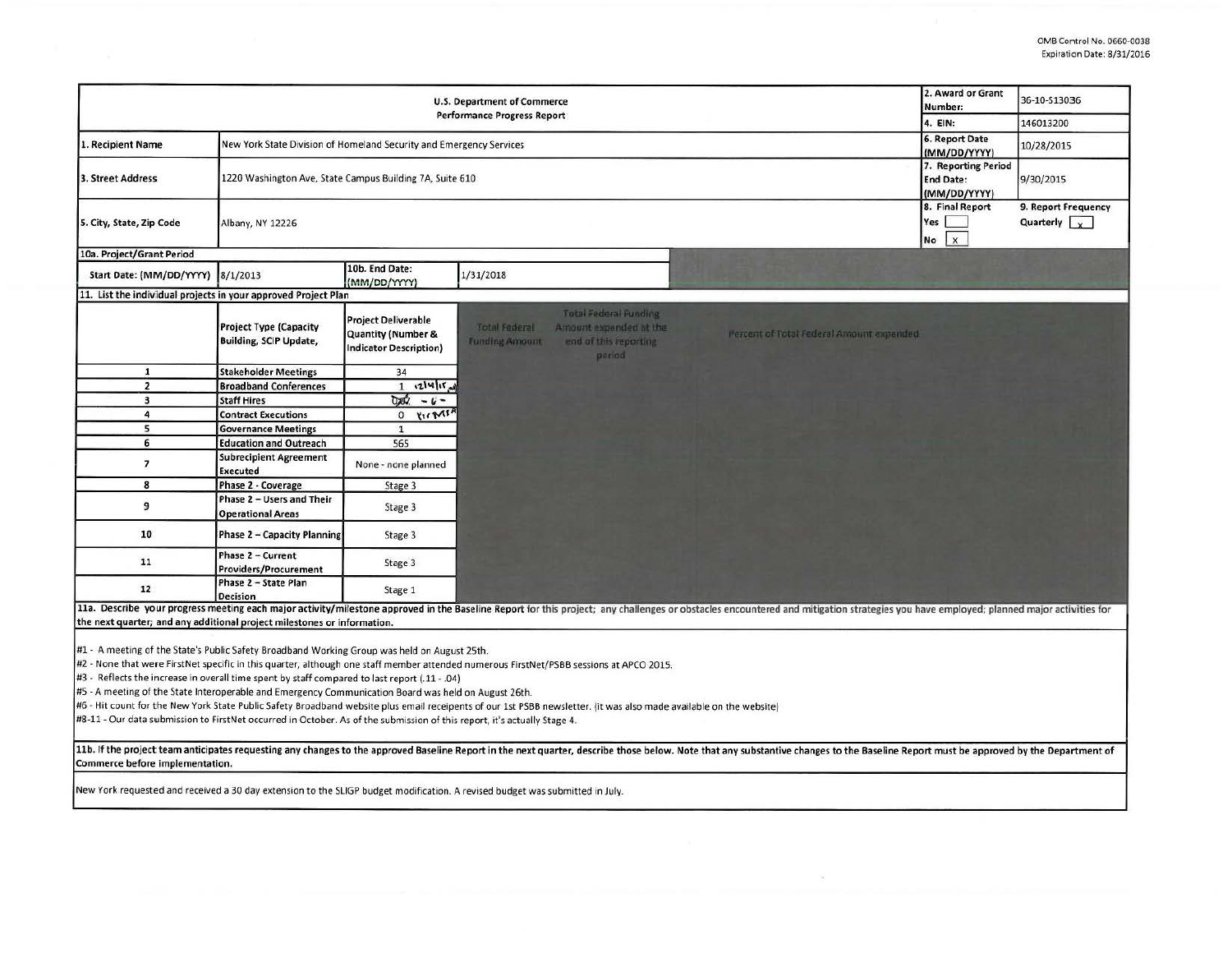11c. Provide any other information that would be useful to NTIA as it assesses this project's progress.

11d. Describe any success stories or best practices you have identified. Please be as specific as possible.

## 12. Personnel

12a. If the project is not fully staffed, describe how any lack of staffing may impact the project's time line and when the project will be fully staffed.

Note that the FTE% reflects actual percentage of hours spent working on SUGP during this quarter.

| 12b. Staffing Table                                                                                                                   |                                       |  |                                                                                                                        |                                         |                                      |                   |                                              |                                        |                                          |
|---------------------------------------------------------------------------------------------------------------------------------------|---------------------------------------|--|------------------------------------------------------------------------------------------------------------------------|-----------------------------------------|--------------------------------------|-------------------|----------------------------------------------|----------------------------------------|------------------------------------------|
| Job Title                                                                                                                             | FTE%                                  |  | Project (s) Assigned                                                                                                   |                                         |                                      |                   |                                              |                                        |                                          |
| SWIC                                                                                                                                  | 11%                                   |  | Overall SLIGP and policy oversight and liasion                                                                         |                                         |                                      |                   |                                              |                                        | Continues Work                           |
| Radio Engineer #1                                                                                                                     | 28%                                   |  | SLIGP/State FirstNet primary<br><b>Continues Work</b>                                                                  |                                         |                                      |                   |                                              |                                        |                                          |
| Radio Engineer #2                                                                                                                     | $\Omega$                              |  | Support SLIGP and FirstNet Activities<br><b>Continues Work</b>                                                         |                                         |                                      |                   |                                              |                                        |                                          |
| <b>Agency Budget Analyst</b>                                                                                                          | 4%                                    |  | Supports communications office budget/fiscal. Assists in preparation of SLIGP budget reports.<br><b>Continues Work</b> |                                         |                                      |                   |                                              |                                        |                                          |
| Senior Adminstrative Analyst                                                                                                          | 1%                                    |  | Supports office activities, including the interop board and its working groups<br>Continues Work                       |                                         |                                      |                   |                                              |                                        |                                          |
| Senior Administrative Assistant                                                                                                       | 1%                                    |  | Support office outreach and project management efforts.<br><b>Continues Work</b>                                       |                                         |                                      |                   |                                              |                                        |                                          |
| Information Tech Specialist 5<br>(GIS)                                                                                                | 41%                                   |  | Supervises GIS staff, provides overall GIS liasion effort on data collection and mapping                               |                                         |                                      |                   |                                              |                                        |                                          |
| ITS Specialist II (GIS)                                                                                                               | 52%                                   |  | Performs GIS work related to data collection and mapping                                                               |                                         |                                      |                   |                                              |                                        | <b>Begins Work</b>                       |
| 13. Subcontracts (Vendors and/or Subrecipients)                                                                                       |                                       |  |                                                                                                                        |                                         |                                      |                   |                                              |                                        |                                          |
| 13a. Subcontracts Table - Include all subcontractors. The totals from this table must equal the "Subcontracts Total" in Question 14f. |                                       |  |                                                                                                                        |                                         |                                      |                   |                                              |                                        |                                          |
| Name                                                                                                                                  | <b>Subcontract Purpose</b>            |  | Type<br>(Vendor/Subrec.)                                                                                               | RFP/RFQ Issued (Y/N)                    | Contract<br><b>Executed</b><br>(Y/N) | <b>Start Date</b> | <b>End Date</b>                              | <b>Total Federal Fund</b><br>Allocated | <b>Total Matching Funds</b><br>Allocated |
| New York State Technology<br><b>Enterprise Corporation</b><br>(NYSTEC)                                                                | Outreach, project management, support |  | Vendor                                                                                                                 | Not needed (existing<br>State contract) | Y                                    | 8/1/2013          | 07/31/2016 (plan to do<br>no-cost extension) | \$2,013,960.00                         | \$0.00                                   |
| TBD (not required, removed<br>from budget modification)                                                                               | Website development                   |  | Vendor                                                                                                                 | N                                       | N                                    |                   |                                              | \$84,864.00                            | \$0.00                                   |
|                                                                                                                                       |                                       |  |                                                                                                                        |                                         |                                      |                   |                                              |                                        |                                          |
|                                                                                                                                       |                                       |  |                                                                                                                        |                                         |                                      |                   |                                              |                                        |                                          |
| 13b. Describe any challenges encountered with vendors and/or subrecipients.                                                           |                                       |  |                                                                                                                        |                                         |                                      |                   |                                              |                                        |                                          |
| No challenges at this time. We will plan to extend, at no cost, our NYSTEC contract to fit the new grant term.                        |                                       |  |                                                                                                                        |                                         |                                      |                   |                                              |                                        |                                          |